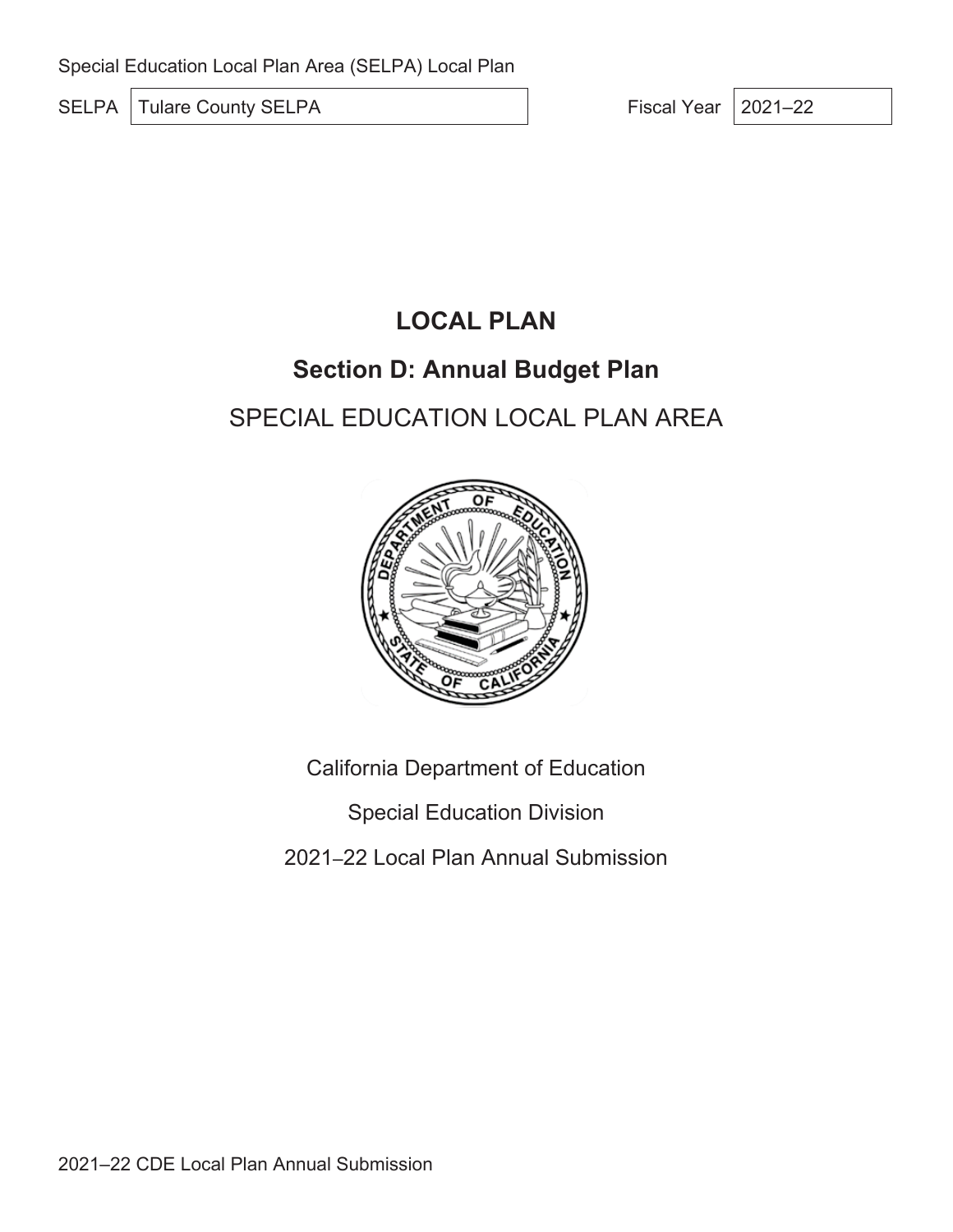SELPA | Tulare County SELPA Fiscal Year | 2021–22

### **Local Plan Section D: Annual Budget Plan**

Projected special education budget funding, revenues, and expenditures by LEAs are specified in **Attachments II–V.** This includes supplemental aids and services provided to meet the needs of students with disabilities as defined by the Individuals with Disabilities Education Act (IDEA) who are placed in regular education classrooms and environments, and those who have been identified with low incidence disabilities who also receive special education services.

**IMPORTANT:** Pursuant to California *Education Code* (*EC*) Section 56048, adjustments to any year's apportionment must be received by the California Department of Education (CDE) from the SELPA prior to the end of the first fiscal year (FY) following the FY to be adjusted. The CDE will consider and adjust only the information and computational factors originally established during an eligible FY, if the CDE's review determines that they are correct.

Pursuant to *EC* Section 56195.1(2)(b)(3), each Local Plan must include the designation of an administrative entity to perform functions such as the receipt and distribution of funds. Any participating local educational agency (LEA) may perform these services. The administrative entity for a multiple LEA SELPA or an LEA that joined with a county office of education (COE) to form a SELPA, is typically identified as a responsible local agency or administrative unit. Whereas, the administrative entity for single LEA SELPA is identified as a responsible individual. Information related to the administrative entity must be included in Local Plan Section A: Contacts and Certifications.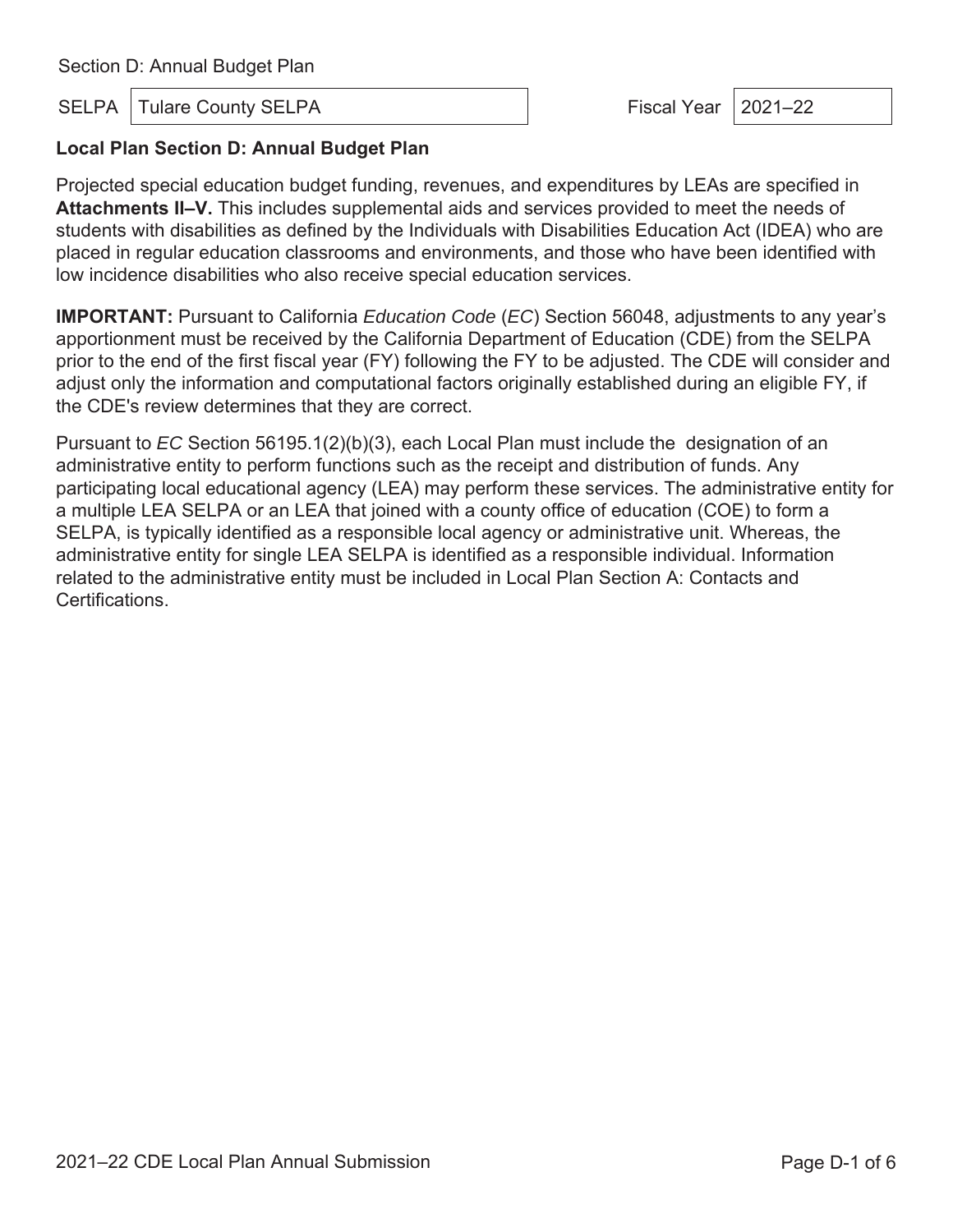SELPA | Tulare County SELPA  $\vert$  Fiscal Year | 2021–22

#### **Table 1: Special Education Revenue by Source**

D1. Using the fields below, identify the special education revenues by funding source. The total revenue and the percent of total funding by source is automatically calculated.

| <b>Funding Revenue Source</b>    | <b>Amount</b> | <b>Percentage of Total</b><br><b>Funding</b> |
|----------------------------------|---------------|----------------------------------------------|
| Assembly Bill (AB) 602 State Aid | 64,732,408    | 52.15%                                       |
| AB 602 Property Taxes            | 5,204,011     | 4.19%                                        |
| <b>Federal IDEA Part B</b>       | 140,675       | 0.11%                                        |
| <b>Federal IDEA Part C</b>       | 18,849,943    | 15.19%                                       |
| State Infant/Toddler             | 4,721,304     | 3.80%                                        |
| <b>State Mental Health</b>       | 6,869,263     | 5.53%                                        |
| <b>Federal Mental Health</b>     | 1,213,884     | 0.98%                                        |
| Other Revenue*                   | 22,400,026    | 18.05%                                       |
| <b>Total Revenue</b>             | 124, 131, 514 | 100.00%                                      |

- D2. Using the form template provided in **Attachment II**, complete a distribution of revenues to all LEAs participating in the SELPA by funding source.
- D3. \*Include a description of the revenue identified the "Other Revenue" category

Local Revenue, Contracted Services LCFF Tuition, Private Insurance Billing, Medi-Cal Billing....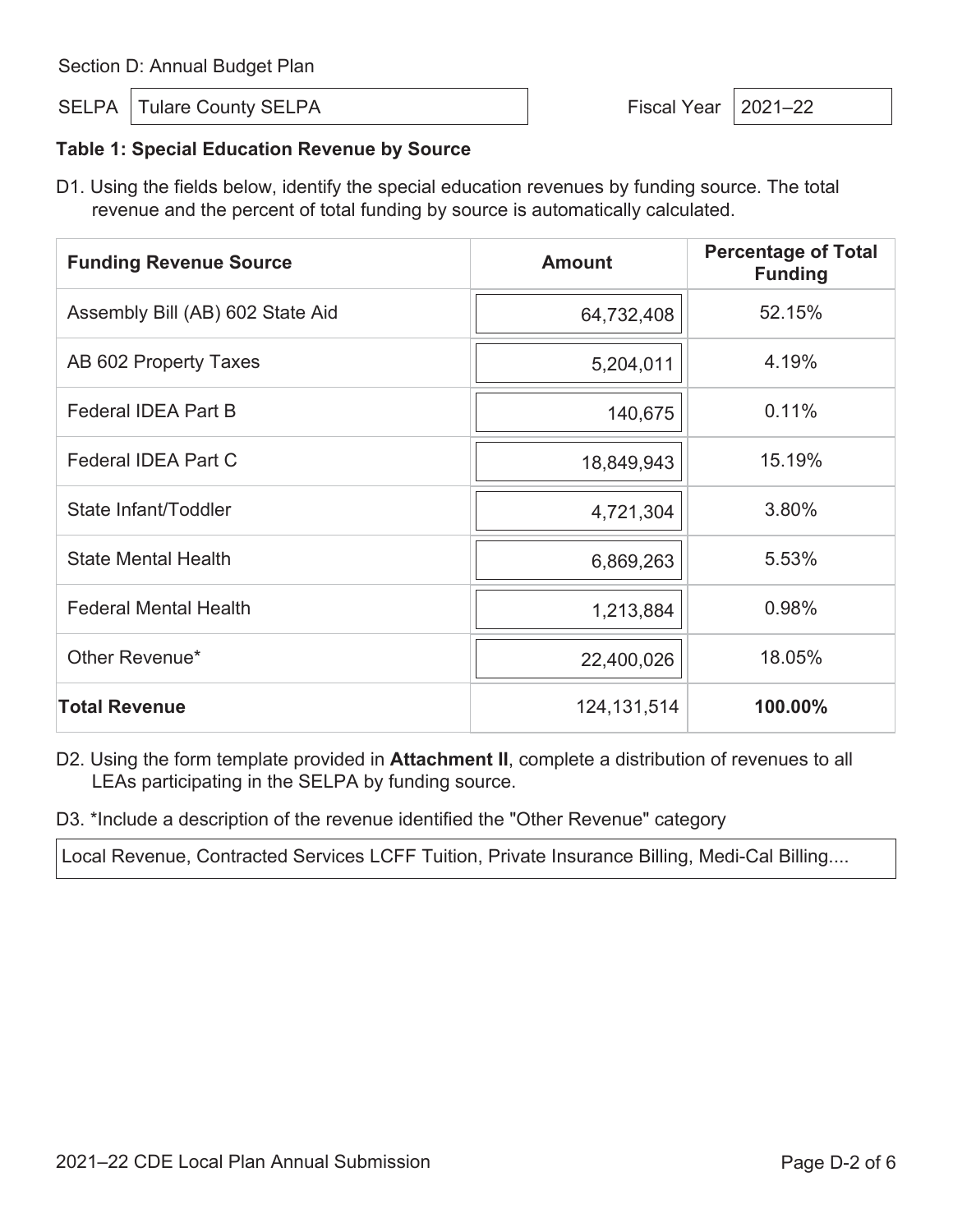SELPA | Tulare County SELPA  $\vert$  Fiscal Year | 2021–22

### **Table 2: Total Budget by Object Codes**

D4. Using the fields below, identify the special education expenditures by object code. The total expenditures and the percent of total expenditures by object code is automatically calculated.

| <b>Object Code</b>                            | <b>Amount</b> | <b>Percentage of Total</b><br><b>Expenditures</b> |
|-----------------------------------------------|---------------|---------------------------------------------------|
| <b>Object Code 1000–Certificated Salaries</b> | 22,807,758    | 18.37%                                            |
| Object Code 2000-Classified Salaries          | 20,476,367    | 16.50%                                            |
| Object Code 3000—Employee Benefits            | 23,435,361    | 18.88%                                            |
| Object Code 4000—Supplies                     | 893,949       | 0.72%                                             |
| Object Code 5000—Services and Operations      | 10,843,639    | 8.74%                                             |
| Object Code 6000—Capital Outlay               | U             | $0.00\%$                                          |
| Object Code 7000—Other Outgo and Financing*   | 45,674,440    | 36.80%                                            |
| <b>Total Expenditures</b>                     | 124,131,514   | 100.00%                                           |

D5. Using the templates provided in **Attachment** III, complete a distribution of projected expenditures by LEAs participating in the SELPA by object code.

D6. \*Include a description of the expenditures identified under object code 7000:

Transfer of pass through revenue to District SELPA Members and indirect for the County Operated Programs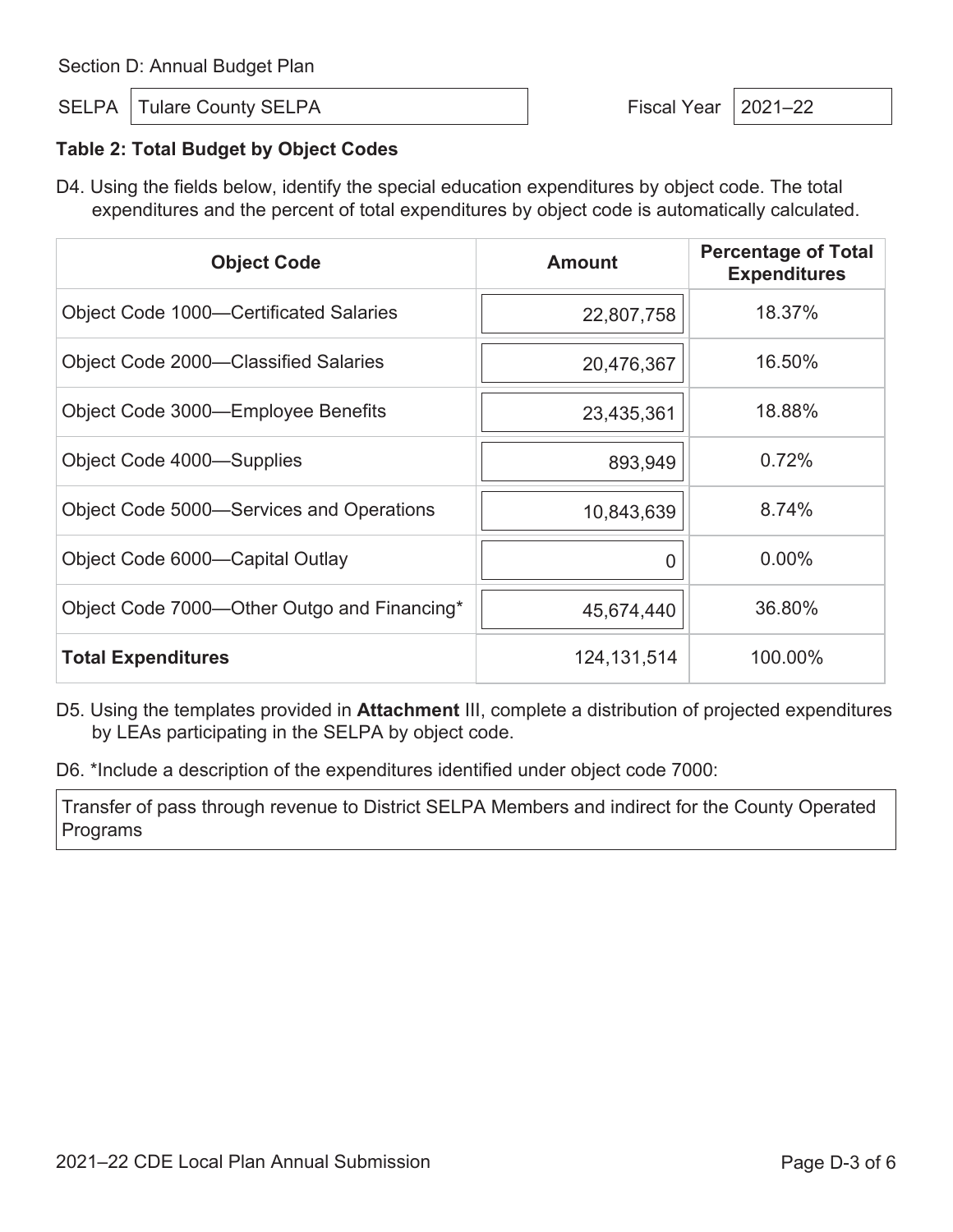SELPA | Tulare County SELPA Fiscal Year | 2021–22

### **Table 3: Federal, State, and Local Revenue Summary**

D7. Using the fields below, identify funding by revenue jurisdiction and percent of total budget.

| <b>Revenue Source</b>                  | <b>Amount</b> | Percentage of<br><b>Total Funding</b> |
|----------------------------------------|---------------|---------------------------------------|
| <b>State Special Education Revenue</b> | 92,674,242    | 74.66%                                |
| <b>Federal Revenue</b>                 | 23,404,502    | 18.85%                                |
| <b>Local Contribution</b>              | 8,052,770     | 6.49%                                 |
| <b>Total Revenue From All Sources</b>  | 124, 131, 514 | 100.00%                               |

D8. Using the form template provided in **Attachment IV**, provide a complete distribution of revenues to all LEAs participating in the SELPA by federal and state funding source.

#### **Special Education Local Plan Area Funding Distribution**

D9. Describe the basic premise of the SELPA Allocation Plan.

All special education funds come from the State directly to the SELPA Administrative Unit, Tulare County Office of Education. The SELPA Administrator allocates the fund to SELPA members according to the SELPA policy and approval of the Superintendents Governance Committee.

D10. Describe how the SELPA distributes IDEA revenues to the LEAs, including the models used to provide services to member LEAs:

For our SELPA AB 602, we use the "off the top" model. The COE operated program and small schools are fiscally made whole and the remaining funds are allocated out to the SELPA members. For the MH, and Infant funds, those funds are kept within the SELPA/COE for services provided to the districts within our county.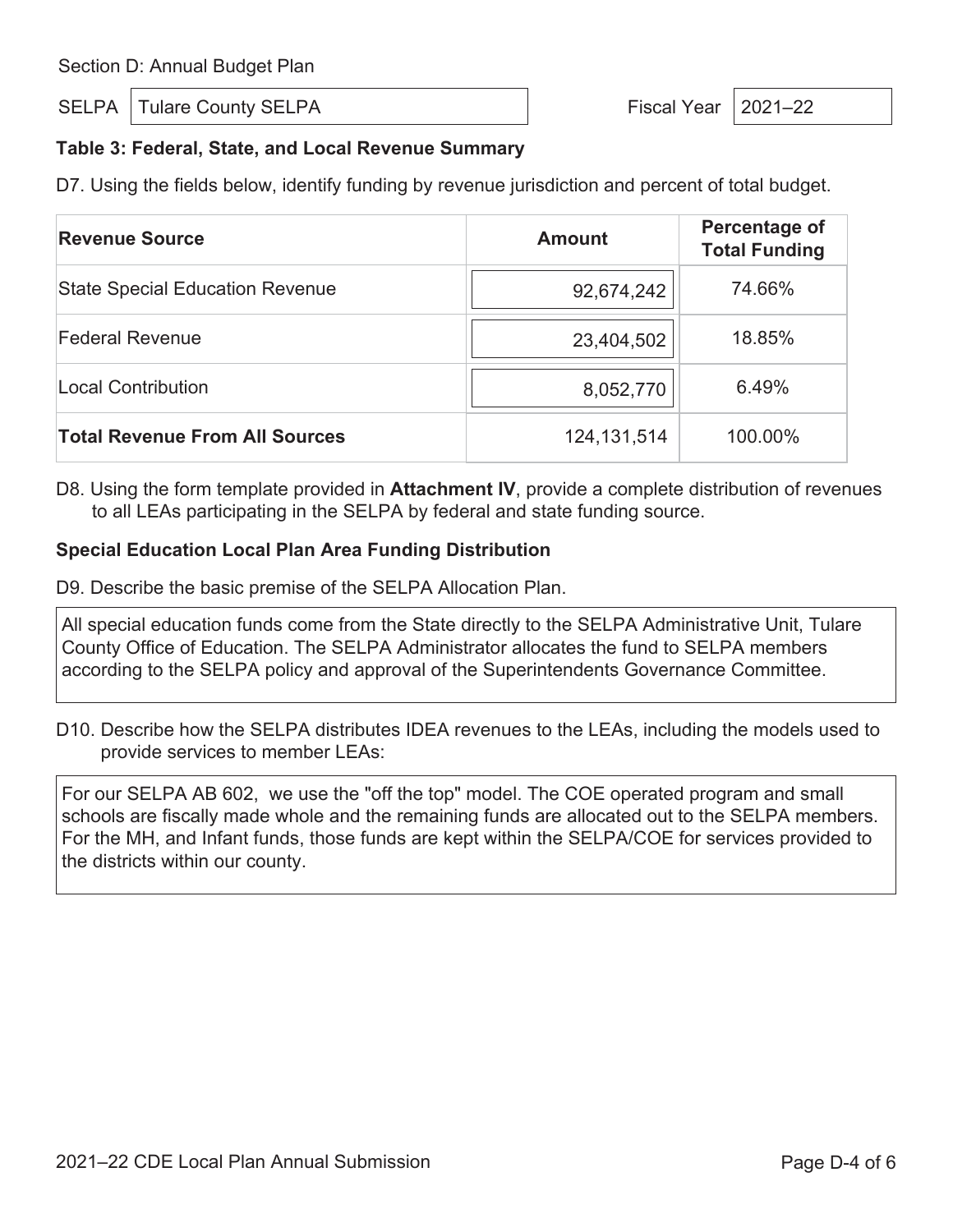SELPA | Tulare County SELPA  $\vert$  Fiscal Year | 2021–22

### **Table 4: Special Education Local Plan Area Operating Expenditures**

D11. Using the fields below, identify the total projected SELPA operating expenditures by SELPA accounting codes, the amount, and the percent of total expenses. NOTE: For 2021-22 fiscal year, this table optional for single LEA SELPAs.

| <b>Accounting Categories and Codes</b>        | <b>Amount</b> | Percentage of<br><b>Total</b> |
|-----------------------------------------------|---------------|-------------------------------|
| <b>Object Code 1000–Certificated Salaries</b> | 623,622       | 31.33%                        |
| Object Code 2000-Classified Salaries          | 494,763       | 24.86%                        |
| Object Code 3000—Employee Benefits            | 483,848       | 24.31%                        |
| Object Code 4000—Supplies                     | 8,000         | 0.40%                         |
| Object Code 5000—Services and Operations      | 252,716       | 12.70%                        |
| Object Code 6000—Capital Outlay               | O             | $0.00\%$                      |
| Object Code 7000-Other Outgo and Financing*   | 127,426       | 6.40%                         |
| <b>Total Operating Expenditures</b>           | 1,990,375     | 100.00%                       |

D12. \*Include a description of the expenditures identified under object code 7000:

Indirect for services such as account, payroll, human resources and information technology services